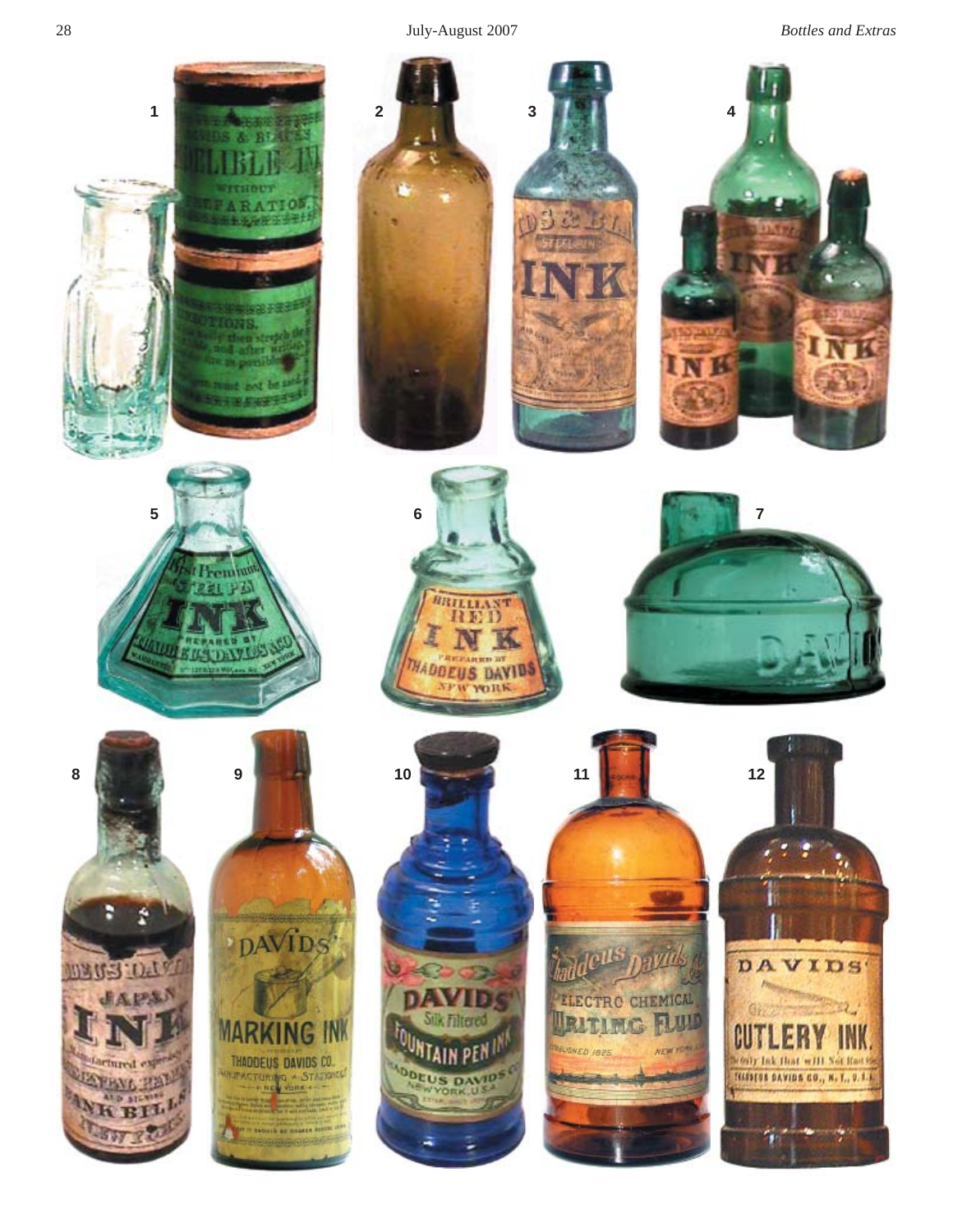# **The Thaddeus Davids Ink Company**

Thaddeus Davids and his ink company of the same name have a long and interesting history. Davids was a good businessman and built the ink company up to one of the largest of the time, only to lose it and have to start over three times because of his trust in his fellow man. The last time in 1883 not only cost him everything he owned, but his health as well. According to one source, the only thing he had left was his honor, because he sold everything he owned to pay off debts incurred in the company name by his son, George, the financial manager of the company.

The story begins in 1823 when his father moved the family to New York City when Thaddeus was thirteen years old. Here he entered the employ of an Englishman named Raven (no other name given) who was an ink manufacturer. When Raven died, he left the company to Thaddeus. Because he was still a minor, the business had to be listed in his father's name, William Davids. Some old ads show May 1824 as the manufacturing start-up, but bottle labels list 1825 as date of establishment. During this early period he failed to receive payment for a government contract and gave up the business, going to sea for a short time. Upon returning, he entered the business again and prospered with his manufacture of



Thaddeus Davids' picture as used on

### *By Ed & Lucy Faulkner*

quality ink. An 1829/30 New York Directory listing still had William Davids, Chemist, in the listing. Thaddeus would have become of legal age in 1831.

Davids' introduction of steel pen ink in 1827 was his best product at the time. It was guaranteed to write black and be of "record" quality. By 1833, he was making ink similar to English inks. He called it chemical writing fluid and added indigo for more color. Davids continued with more innovative and improved inks in the following years, always working to improve the quality. His inks were as good as, or better than, any on the market. In 1856, an experiment by a well known chemist listed his as the least fading ink on the market when compared with such names as Maynard & Noyes, Harrison's Columbian and Blackwood's. This was an important factor for businesses and government. These results were copied and used on bottle labels and trade cards handed out by the company at the 1876 Centennial in Philadelphia. Thaddeus Davids, as well as many other ink companies, had displays at this huge centennial celebration.

By the late 1830s, Davids was prosperous enough that he wanted to buy a country place in New Rochelle, a short distance from New York City. Leaving the business in the hands of his partner, he took some time negotiating for the New Rochelle property. When he returned to the city, he found out his partner had somehow managed to sell the business and ruin him. So instead of being wealthy, he was \$700 in debt. With hard work, he entered the business again for himself at 112 John Street in 1840.

 From the early 1840s to early 1850s, available information is sketchy. But we believe during this period, he was the Davids of Davids and Black Ink, having taken John Black on as a partner or buying out Black's previous partner. His labels from the mid-1850s are similar with the earlier Davids and Black labels except for the name. Also in his book, he pictures Davids and Black ink. The awards listed on both are for Thaddeus Davids ink. In 1852, an obituary was found for John Black, Jr., of the ink company. Sometime after this, Thaddeus was back in business for himself. An article in the *Scientific American* in 1856 referred to the Davids Company as the late Davids and Black. (Late was a term used frequently at the time for "formerly".) Addresses for the Thaddeus Davids company at this time included 222 William Street and 8th Street, with offices on 26 Cliff Street. For a brief period in 1854, he intended to move the company to New Rochelle. This didn't work out because an old mill being renovated for the ink factory burned. This mill had been used for making sealing wax and wafers. An 1888 article in a N.Y. magazine said they still maintained two factories in New Rochelle. Mostly likely this was the John B. Davids Company and a factory for the production of wax, wafers and miscellaneous products.

After moving back to N.Y.C., manufacturing plants and offices were at 127 and 129 William Street. The warehouse was a spacious six-story building. At the William Street factory, they made thirty-three different inks as well as other products. The steel pen ink was still being made from the original formula at least through the early 1900s. In 1856 a son, George W. Davids, was admitted as a partner, and the company became known as Thaddeus Davids and Company. The company continued to grow and prosper under Thaddeus and his sons. But in 1883, he was ruined again,

COPYING Ink. and Indelible Ink,<br>articles just received and for sale at the Book Store. D. CAMPBELL & SON.

letterheads. 1847 ad for Davids & Black copying ink and indelible ink.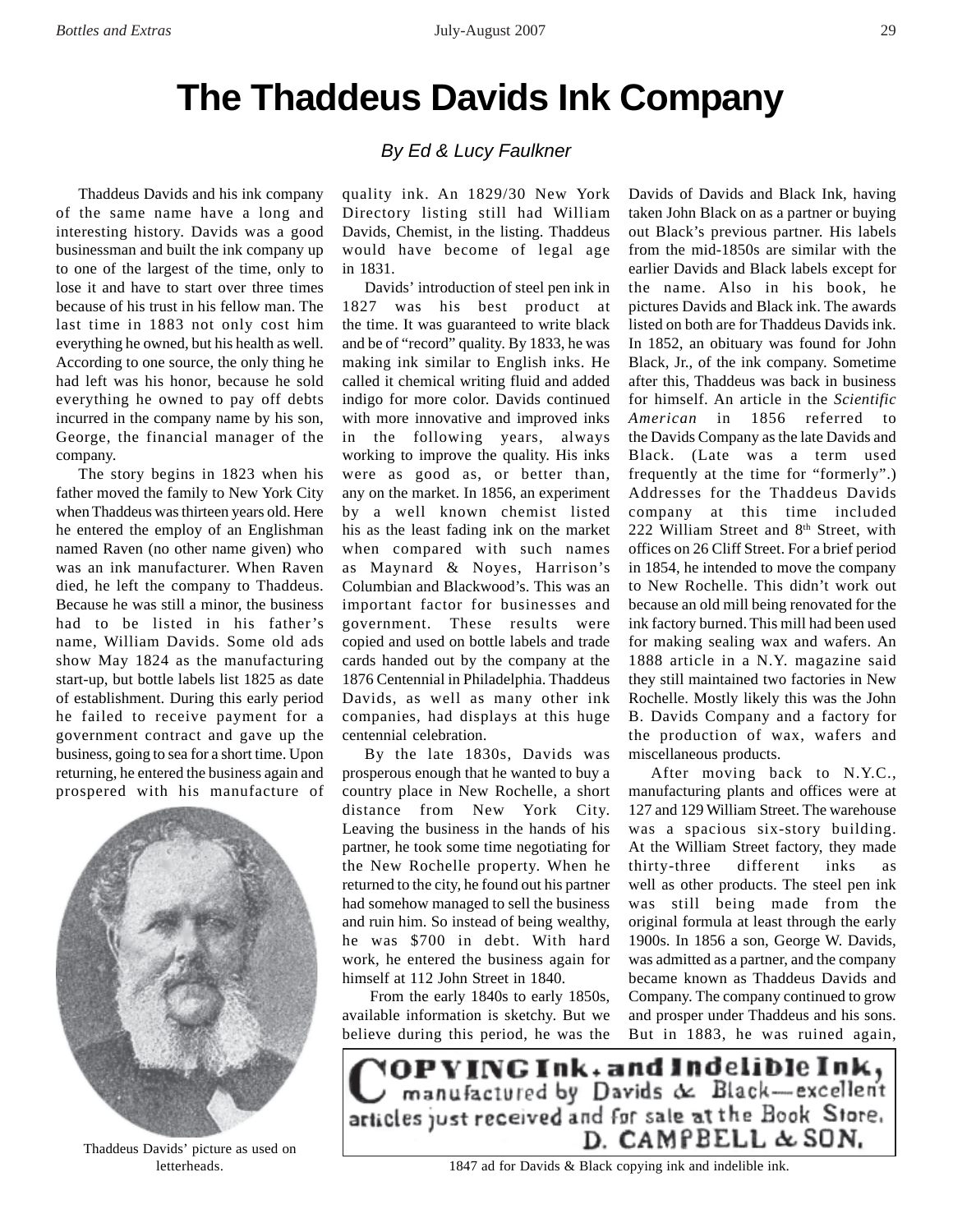this time by his son George, a senior partner and financial manager of the company. George, unbeknown to his father, had incurred debts far more than the assets of the company using the company as collateral. When these debts became known and due in early 1883, the company couldn't pay them. In April of that year, the *New York Times* reported the apparent suicide of George W. Davids in a New York City hotel from an overdose of laudanum.

Thaddeus, being the honorable man he was known to be, sold everything he owned, including his New Rochelle properties, to pay off creditors. The company went into a receivership with another son and junior partner, David, at the helm. It was reorganized as a stock company, and the business continued. Thaddeus suffered a stroke soon after this from which he never fully recovered. The last decade of his life was spent suffering from gout and the effects of the stroke.

Under David F. Davids the company again prospered. He and his brother Edwin, along with George Snyder as president, (relationship unknown) took the company into the  $20<sup>th</sup>$  century. With David's death in 1905, and Edwin's in 1907, other family members took over. In 1908 the company moved to Vandam Street. The Vandam factory made use of electricity and was completely up to date in the manufacturing process. Machines powered by electric motors did work previously done by hand.

At one point, there was a lawsuit over name infringement with C. I. Davids that was settled in favor the the Thaddeus Davids Company. C. I. Davids, a nephew of Thaddeus, according to records, continued his own company through the 1930s. Sometime during that period, it either merged or went out of business, as his obituary in 1945 listed him as president of Thaddeus Davids Ink Company. No ads or other information was found after this, which leaves us to assume the company either merged or went out of business in the next few years.

Thaddeus Davids married three times and had 12 children, with at least four sons in the ink business with him. John B. Davids bottled ink under his own name for a while.

Besides the ink business, Davids purchased a lot of real estate which enhanced his fortune. He bought several properties, which he divided up into house lots in New Rochelle where he eventually made his home. Perhaps his best known land purchase was an island just off the shoreline of New Rochelle with intentions of moving his ink factory there that became known as Davids Island. Instead he leased (and later sold) it to someone else, who leased it to and later sold it to the U.S. Government. During the Civil War, this island was used to hold Confederate prisoners. DeCamp Hospital was established to house wounded soldiers from both sides. A number of Davids women volunteered as helpers there.

## ${\tt THADDEUS}$ DAVIDS & CO. **ANUFACTURING STATIONERS.** 26 CLIFF STREET

Writing Inks, Limpid Fluid, Red and Blue Ruling Inks, Sealing Wax, Wafers, Mucilage, &c., in all their varieties for the trade only.



Perpetual calendar—popular advertising tool in late 1800s.

In 1967, exactly 100 years after the United States government purchased the island from a New Rochelle resident, the City of New Rochelle purchased the island back from the government.

On a personal note, we discovered Ed's great-great grandfather was a war prisoner there, having been captured at Gettysburg.

Thaddeus Davids was active in community affairs in New Rochelle, especially working to improve the schools. He was well liked and respected. To show respect at his death, the Odd Fellows Lodge, of which he was a member, was draped in black for a period of thirty days.

The last six years of his life, he was confined to his room, unable to walk, although his mind was unimpaired until the last.

> His problems with gout were severe. He is quoted in many ads for the St. Jacobs Oil Company as saying this oil healed his gout. Apparently it didn't, as that was a major health problem until the end of his life, so most likely he was paid for this endorsement. As many old obituaries do, his last words were noted, his being "Home, Sweet Home." Thaddeus Davids: Born Nov. 16, 1810 - Died July 22, 1894. He is buried in Beechwood Cemetery in New Rochelle, New York.

Davids and Black ink bottles are known Thaddeus Davids & Co. ad from 1857. Thaddeus Davids & Co. ad from 1857.